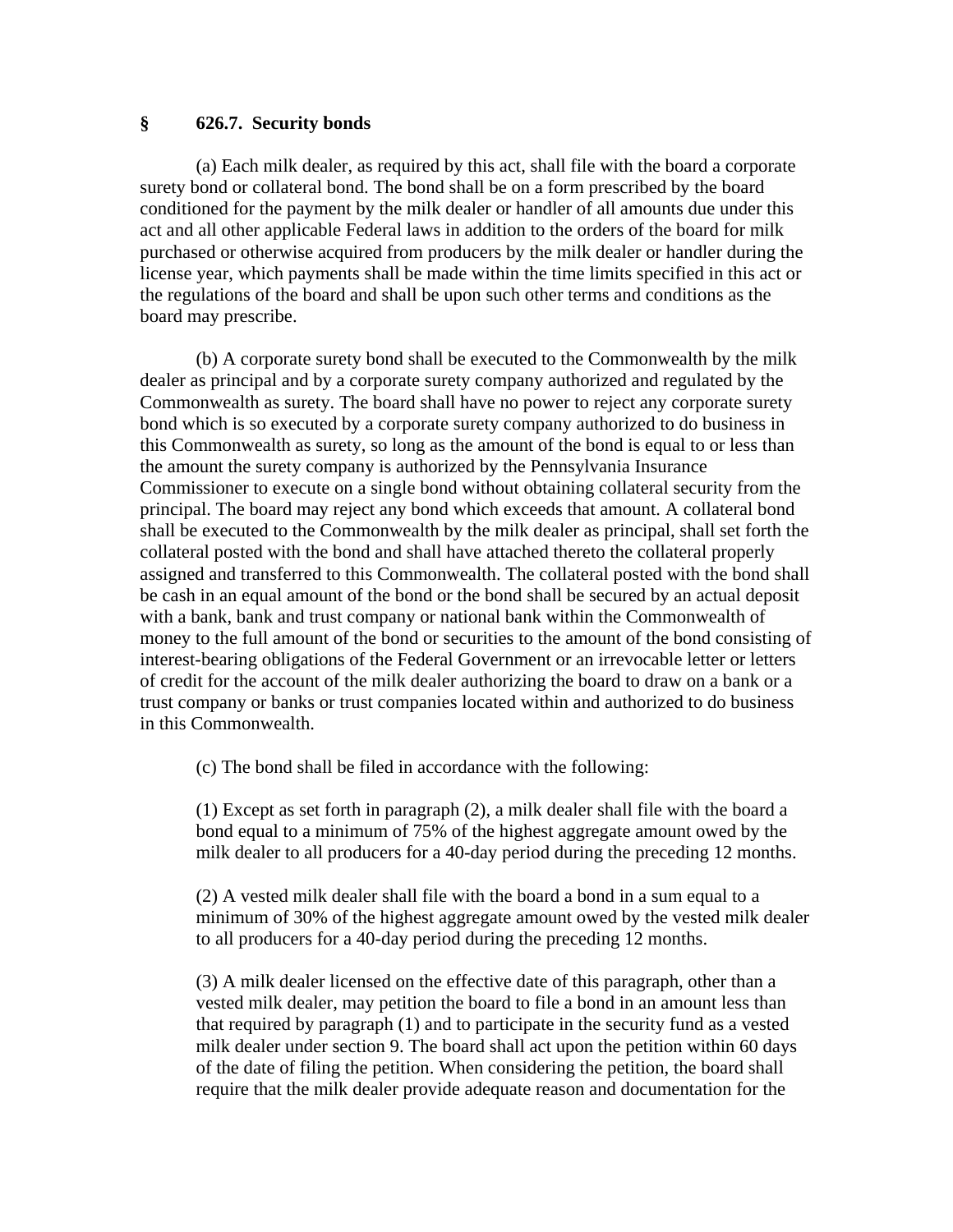request and may hear testimony from all interested persons potentially affected by the request. To ensure the level of protection for producers contemplated by this act, the board shall impose such conditions as it deems appropriate, including, but not limited to, the following minimum conditions:

(i) Higher per hundredweight contributions to the security fund.

(ii) More frequent payments to producers.

(iii) The filing of a bond greater than 30% of the highest aggregate amount owed to producers for a 40-day period during the preceding 12 months.

(4) A milk dealer filing a petition under paragraph (3) may request that the board enter an order requiring that confidential financial information only be disclosed to the board. Such confidential financial information shall be deemed to have been provided to the board pursuant to section 310 of the act of April 28, 1937 (P.L.417, No.105), known as the Milk Marketing Law.

(d) Milk purchased, acquired or received by a milk dealer or handler from producers outside this Commonwealth and sold or distributed by the dealer or handler as fluid milk within this Commonwealth shall be included in computing the amount of the dealer's or handler's bond, except where the dealer or handler has filed a bond or other security for the protection of the producers with the state wherein the milk is purchased, acquired or received.

(e) The obligation of a surety on a bond is a separate and distinct obligation independent of any obligation incurred by the debtor.

## **§ 626.8. Bonds**

Surety bonds or securities for the license year shall be filed with the board on an annual basis not later than the 15th of the month before the beginning of such license year.

## **§ 626.9. Security fund**

(a) Each vested milk dealer shall, in addition to a bond, when less than 75% of the maximum amount owed, also be required to pay monthly 2 per hundredweight to the board on all milk purchased from producers during the prior month. The board shall maintain the moneys received in an interest-bearing account and the moneys, including interest, shall be credited to the account of each individual paying vested milk dealer. In the event a vested milk dealer defaults in payment to producers, the moneys submitted by the defaulting vested milk dealer, including interest, shall be made available to the producers shipping to the defaulting vested milk dealer.